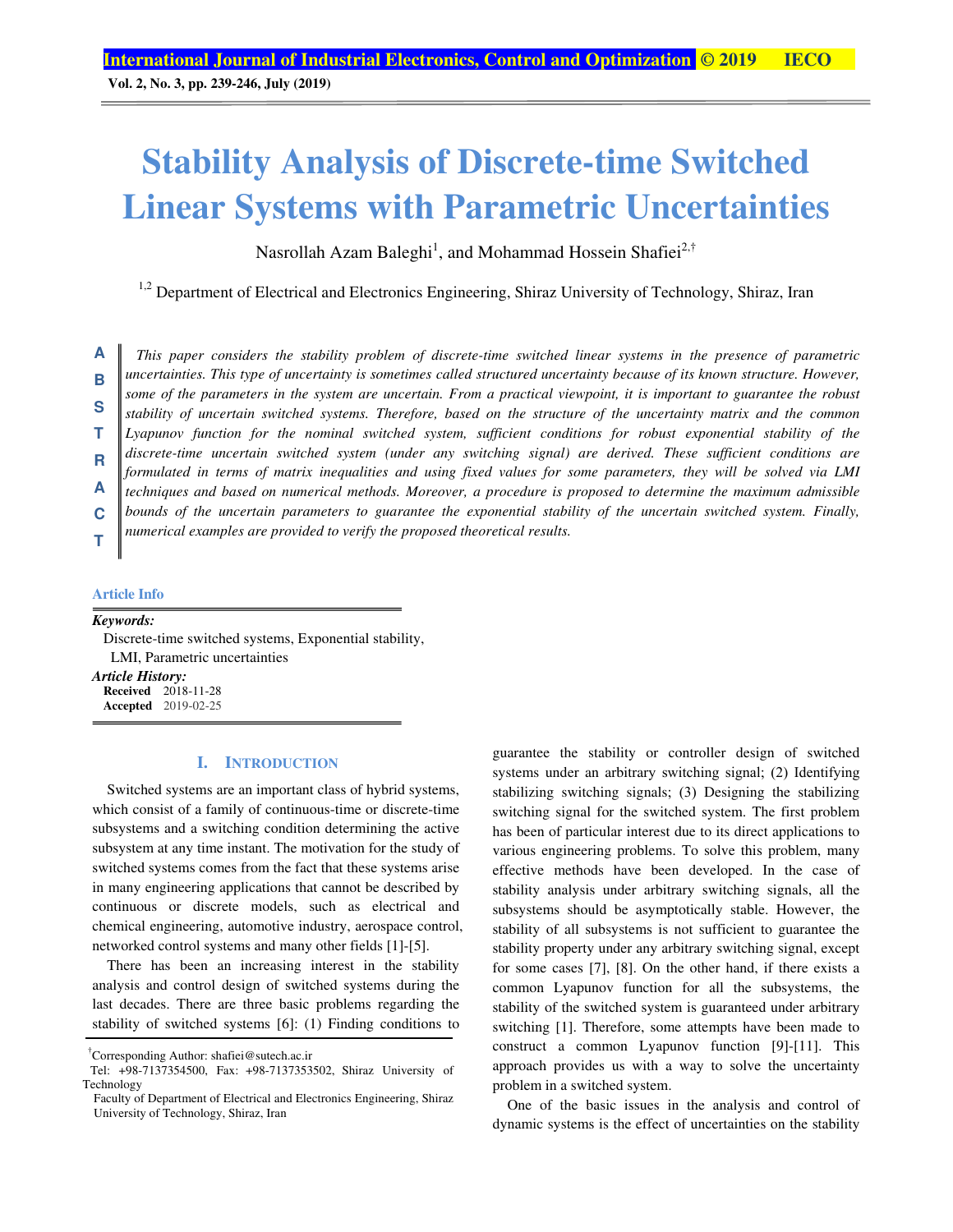of systems. Due to inaccuracy in a system's parameters, their uncertainties are often included in the modeling. Parametric uncertainty is sometimes called structured uncertainty because the structure of the model is known. However, some of the parameters are uncertain. For switched systems with uncertainties, there are many available results. Two kinds of uncertainties have been considered in the literature for switched systems such as polytopic and norm-bounded uncertainties [12]-[18]. The polytopic uncertain systems are less conservative than systems with norm-bounded uncertainties. It should be noted that parametric uncertainty can also be considered polytopic uncertainty. Compared with the existing results of polytopic uncertainties, parametric uncertainties analysis can provide a simple method to study the stability of a switched system and to obtain the bounds of uncertainty. Although extensive research has focused on stability analysis of continuous-time switched systems with polytopic or norm-bounded uncertainties, to the best of our knowledge, little results have been reported in the literature on the stability of discrete-time switched systems with parametric uncertainties. In [19] and [20], stability analysis has been presented for continuous-time switched systems with parametric uncertainties. In contrast, [21]-[24] have presented stability analysis and stabilization for discrete-time nonlinear switched systems with time-delay and affine parametric uncertainties. When the dynamics of a system contains time-delay, the stability analysis is more complicated and more conservative than non-delay cases. Therefore, an analysis method that has been developed for non-delay cases may reduce conservatism.

To achieve a less conservative analysis, this paper considers the exponential stability analysis for a class of discrete-time switched systems with parametric uncertainties under an arbitrary switching signal. It is assumed that a common quadratic Lyapunov function exists for the nominal discrete-time switched system that guarantees the stability of the nominal system. Finding a common quadratic Lyapunov function is computationally feasible because it can be obtained by solving linear matrix inequalities (LMIs) for a nominal switched system with a finite number of subsystems.

The contributions of the present paper mainly include two aspects. First, sufficient conditions that are based on the common Lyapunov function for the nominal system are derived for robust exponential stability of discrete-time switched linear systems under arbitrary switching signal. Second, the maximum admissible bounds of the uncertain parameters are determined. Furthermore, the proposed approach can be further used as a constructive solution to the problem of feedback stabilization.

The paper is organized as follows. In Section 2, the preliminaries and a useful lemma are given for later use. Section 3 includes theorems on the stability analysis of a switched linear system. Section 4 proposes a procedure for the stability analysis. In Section 5, numerical examples are presented to investigate the main results. Finally, the paper is concluded in Section 6.

#### **II. PRELIMINARIES AND PROBLEM FORMULATION**

Consider a discrete-time switched linear system described by the following model:

$$
S_{\sigma(k)}: x(k+1) = A_{\sigma(k)}(q) x(k)
$$
 (1)

where  $x(k) \in \mathbb{R}^n$  is the system state,  $A_{\sigma(k)}(q) \in \mathbb{R}^{n \times n}$  is the system's matrix and  $\sigma(k): \mathbb{Z} \to M = \{1, ..., m\}$  is the switching signal,  $m$  is a finite integer,  $\mathbb Z$  is the set of positive integers, and  $q = [q_1, q_2, \dots q_r]$  is a vector of uncertain parameters. Assume that all subsystems are uncertain systems. Therefore, the switched system is composed of  $m$  subsystems with the same dimensions, which are expressed as follows:  $S_i: x(k + 1) = A_i(q) x(k)$   $i \in \{1, ..., m\}$  (2) where  $A_i(q)$ ,  $i = 1, ..., m$ , is a parametric uncertain matrix of subsystems with  $r$  uncertain parameters also defined as

$$
A_i(q) = A_i^0 + \sum_{j=1}^r \delta q_j E_j^i
$$
 (3)

where  $A_i^0$  is the constant nominal matrix, r is a positive integer value that depends on the number of uncertain parameters and  $\delta q_j$  is the perturbation around the nominal value of the *j*th uncertain parameter.  $E_j^t$  is the uncertainty structure matrix with known real parameters that describe how  $A_i$  depends on the uncertain parameter  $\delta q_j$ . If the uncertain parameter does not enter in the *i*-th subsystem, then  $E_j^t$  is a zero matrix. The present paper tries to find the conditions of robust stability of the uncertain switched system (1) under any switching signal and the maximum admissible bounds of the uncertain parameters. Now, let to introduce the following Assumption and Lemma:

**Assumption 1**: It is assumed that a common quadratic Lyapunov function  $V(x(k)) = x^T(k)Px(k)$  exists for the nominal discrete-time switched system  $x(k + 1) = A_i^0 x(k)$ . Namely, there exists a positive definite matrix  $P \in \mathbb{R}^{n \times n}$ , such that

$$
(A_i^0)^T P A_i^0 - P < 0 \qquad \qquad \forall i \in M \tag{4}
$$

Also, it is assumed that the eigenvalues of the matrix  $(A_i^0)^T A_i^0$  for each subsystem are located in the open unit circle. This assumption is necessary for feasibility problem of the proposed LMI conditions.

**Remark 1:** Finding a Lyapunov function for discrete-time switched systems is much more difficult than for continuous-time cases because the Lyapunov equation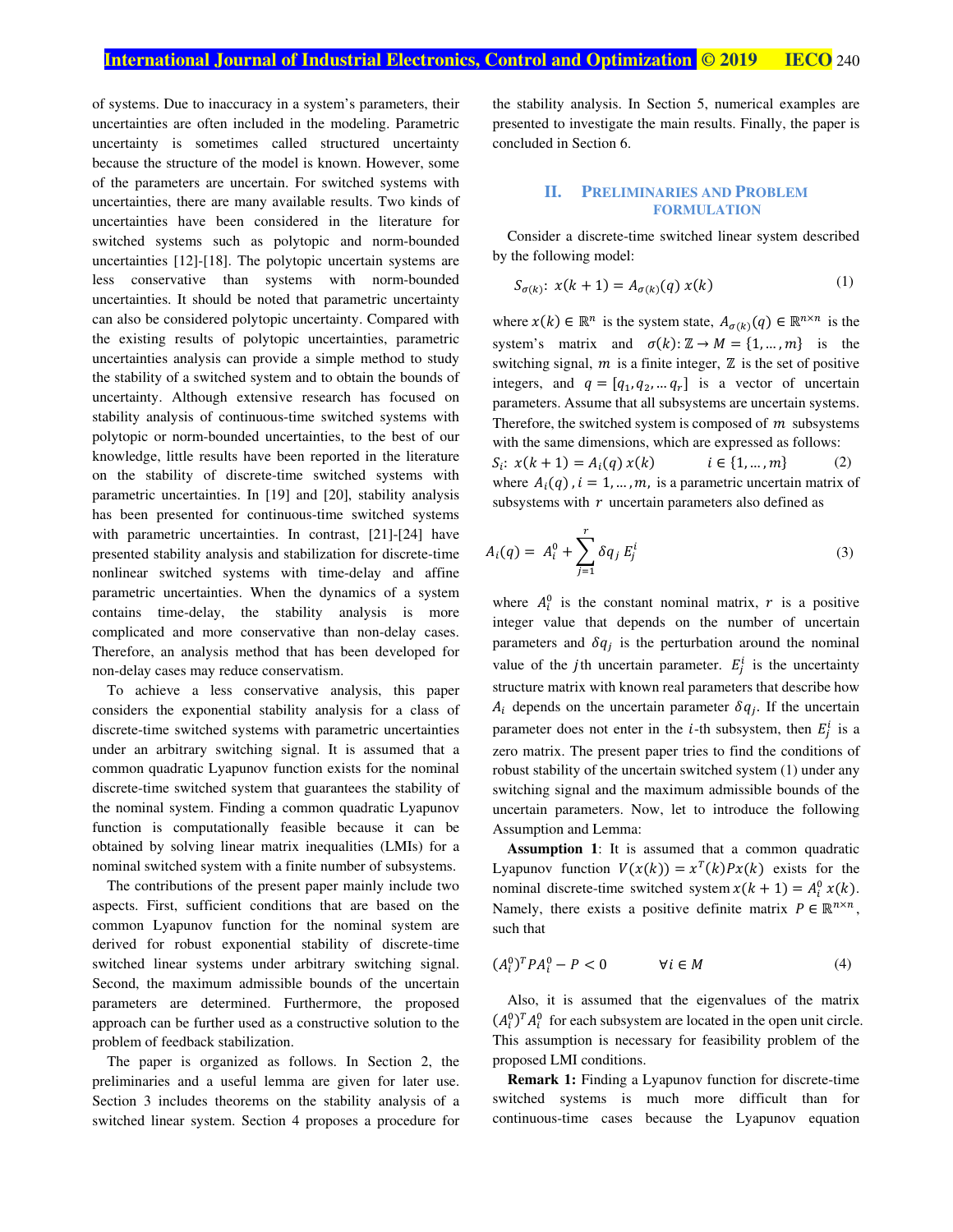$A^T P A - P = -Q$  for a discrete linear system is not linear with respect to A.

**Lemma 1** [25]: For a given positive definite symmetric matrix  $Q \in \mathbb{R}^{n \times n}$ , and for any  $x \in \mathbb{R}^n$ , we have

$$
\underline{\sigma}(Q)\|x\|_2^2 \le x^T Q x \le \overline{\sigma}(Q)\|x\|_2^2 \tag{5}
$$

where  $\overline{\sigma}(Q)$  and  $\sigma(Q)$  are the largest and smallest singular values of the matrix  $Q$ , respectively. Moreover, for any symmetric matrix  $Q \in \mathbb{R}^{n \times n}$  and any  $x \in \mathbb{R}^n$ , we have  $\lambda_{\min}(Q)x^{T}x \leq x^{T}Qx \leq \lambda_{\max}(Q)x$  $(6)$ where  $\lambda_{\text{max}}(Q)$  and  $\lambda_{\text{min}}(Q)$  are the largest and smallest eigenvalues of matrix  $Q$ , respectively.

**Property 1** [26]: Suppose A and B are square matrices. According to the norm consistency condition,  $||AB|| \le$  $\|A\| \|B\|$ , and the following property is obvious:

$$
\overline{\sigma}(AB) \le \overline{\sigma}(A)\overline{\sigma}(B) \tag{7}
$$

### **III. MAIN RESULTS**

This section proposes sufficient conditions for robust exponential stability analysis of the uncertain switched system (1). Then, the maximum admissible bounds of the uncertain parameters are determined to guarantee robust exponential stability.

**Theorem 1:** Consider the discrete-time switched linear system (1) with the parametric uncertainties  $\delta q_j \in [-c_j, c_j]$ . The switched system under arbitrary switching signal is robustly stable if a positive definite matrix  $P \geq I$  and positive scalars  $\alpha_i$  exist such that

 $(A_i^0)^T P A_i^0 - P \le -\alpha_i P$   $\forall i \in M$  (8)

$$
\beta_i^2 + 2\|A_i^0\|\beta_i < \frac{\alpha_i}{\|P\|} \qquad \qquad \forall i \in M \tag{9}
$$

where  $\beta_i = \sum_{j=1}^r c_j ||E_j^{\dagger}||$ .

**Proof:** Existence of a common Lyapunov function is a sufficient condition for exponential stability of a discrete-time switched linear system [27]. Therefore, if common quadratic Lyapunov function  $V(x(k)) = x^T(k)Px(k)$  stays decreasing along the trajectories of each subsystem for all uncertainties of parameters, the switched system (1) with parametric uncertain matrices (3) is robustly exponentially stable.

Consider the Lyapunov function  $V(x(k)) = x^T(k)Px(k)$ for the uncertain system (1). The forward difference of  $V(x)$ along with the solution of the system by considering Assumption 1 is given by

$$
\Delta V(x(k)) = V(x(k+1)) - V(x(k))\tag{10}
$$

$$
= \left[ \left( A_i^0 + \sum_{j=1}^r \delta q_j E_j^i \right) x(k) \right]^T P \left[ \left( A_i^0 + \sum_{j=1}^r \delta q_j E_j^i \right) x(k) \right]
$$
  

$$
- x^T(k) P x(k)
$$
  

$$
= \left[ \left( A_i^0 \right)^T P A_i^0 - P + \left( \sum_{j=1}^r \delta q_j E_j^i \right)^T P A_i^0 \right]
$$

$$
= x^T(k) \left[ (A_i^0)^T P A_i^0 - P + \left( \sum_{j=1}^r \delta q_j E_j^i \right) P A_i^0 \right]
$$
  
+  $(A_i^0)^T P \left( \sum_{j=1}^r \delta q_j E_j^i \right)$   
+  $\left( \sum_{j=1}^r \delta q_j E_j^i \right)^T P \left( \sum_{j=1}^r \delta q_j E_j^i \right) x(k)$ 

Assumption (8) and considered intervals  $[-c_j, c_j]$  of the parameter uncertainties, leads to  $\Delta U(x(b))$ 

$$
\leq -\alpha_i x^T(k)Px(k)
$$
\n
$$
+\left[2\sum_{j=1}^r c_j ||E_j^i|| ||P|| ||A_i^0|| \right]
$$
\n
$$
+\left(\sum_{j=1}^r c_j ||E_j^i||\right)^2 ||P||\right]x^T(k)x(k)
$$
\nAccording to Lemma 1, we have

According to Lemma 1, we have

$$
\Delta V(x(k)) \leq \left| -\alpha_i \underline{\sigma}(P) + 2 \sum_{j=1}^r c_j \| E_j^i \| \| P \| \| A_i^0 \| + \left( \sum_{j=1}^r c_j \| E_j^i \| \right)^2 \| P \| \right] \| x \|_2^2
$$
\n(12)

Since  $P \geq I$ , and  $\underline{\sigma}(P) \geq 1$  and given the inequality (9), we have  $\Delta V(x(k))$  < 0, which implies that the Lyapunov function stays decreasing along with the trajectories of each subsystem for the parametric uncertainties. Therefore, the uncertain switched system (1) with parametric uncertain matrices (3) is robustly stable and the proof is completed.

Now, the admissible bounds of the uncertain parameters are determined. Theorem 2 determines how parameters of a switched linear system can vary from their nominal values so that the robust exponential stability of the uncertain arbitrary switched system is guaranteed.

**Theorem 2**: Consider the discrete-time switched system (1) with the parametric uncertainties  $\delta q_j \in [-\gamma w_j, \gamma w_j]$ , where  $\gamma$  is a positive constant and  $w_j$ ,  $j = 1, ... r$  are the weight of uncertain parameters. Assume that a positive definite matrix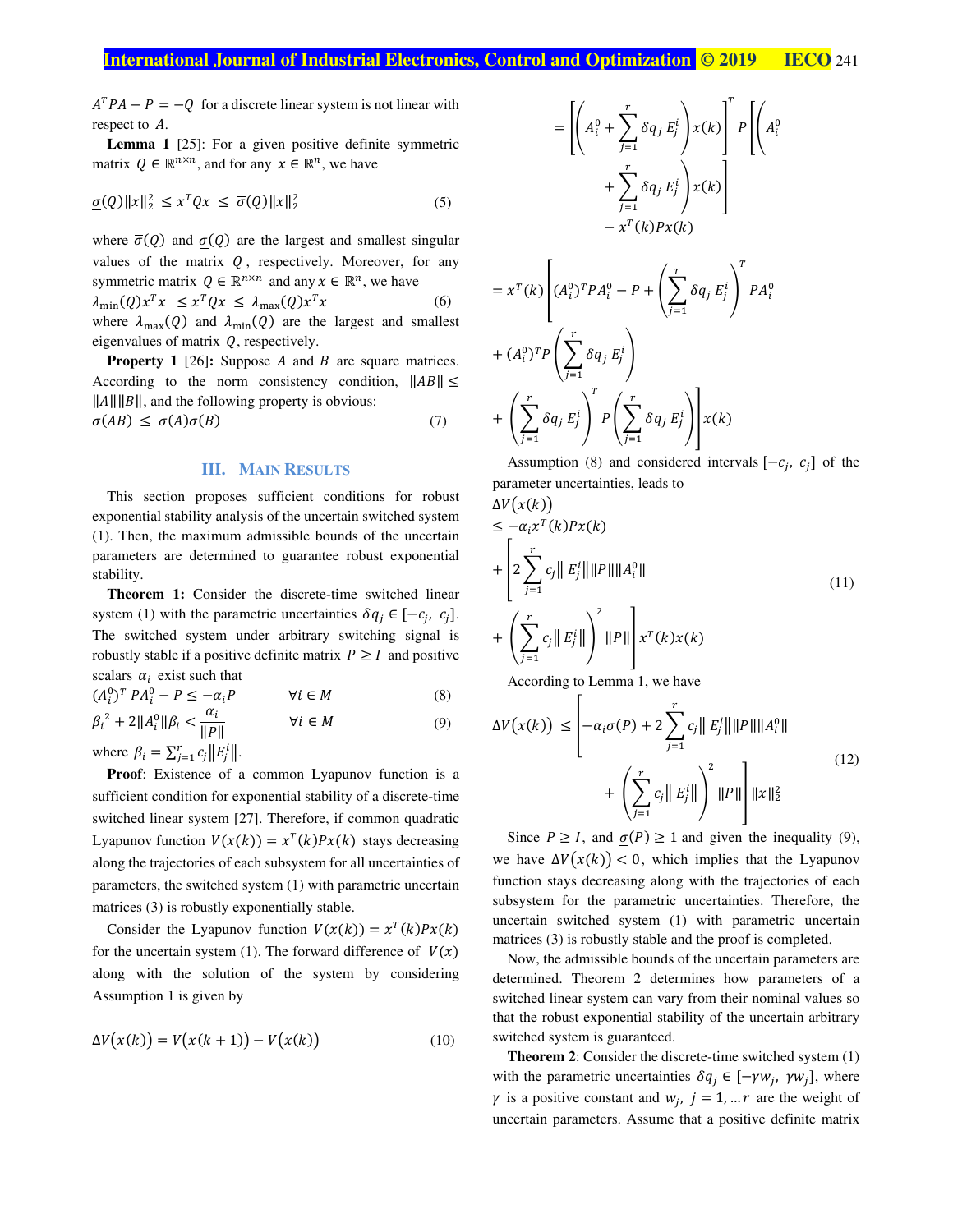$P \geq I$  and positive scalars  $\alpha_i$  exist such that:

Г

 $(A_i^0)^T P A_i^0 - P \le -\alpha_i P$   $\forall i \in M$  (13) The switched system under arbitrary switching signal is robustly stable for all  $\delta q_j$ , if:

$$
0 < \gamma < \min_{i \in M} \left( \frac{-b_i + \sqrt{b_i^2 + a_i c_i}}{a_i} \right) \tag{14}
$$

where

$$
a_{i} = \left(\sum_{j=1}^{r} w_{j} \|E_{j}^{i}\|\right)^{2}, \ b_{i} = \|A_{i}^{0}\| \sum_{n=1}^{r} w_{j} \|E_{j}^{i}\|
$$
  
and 
$$
c_{i} = \frac{\alpha_{i}}{\|P\|}
$$
 (15)

**Proof**: Similar to the proof of Theorem 1, if the common quadratic Lyapunov function stays decreasing along the trajectories of each subsystem for all uncertain parameters, the switched system (1) with parametric uncertain matrices (3) is robustly stable. Thus, (11) can be rewritten as

$$
\Delta V(x(k)) \le x(k)^{T} \left| -\alpha_{i} \right|
$$
  
+  $2\gamma ||P|| \sum_{j=1}^{T} w_{j} ||E_{j}^{i}|| ||A_{i}^{0}||$  (16)  
+  $\gamma^{2} \left( \sum_{j=1}^{T} w_{j} ||E_{j}^{i}|| \right)^{2} ||P|| \left| x(k) \right|$   
Therefore if

I nerefore, if

$$
-\alpha_{i} + 2\gamma ||P|| \sum_{j=1}^{r} w_{j} ||E_{j}^{i}|| ||A_{i}^{0}|| + \gamma^{2} \left( \sum_{j=1}^{r} w_{j} ||E_{j}^{i}|| \right)^{2} ||P|| < 0,
$$
\n(17)

the common quadratic Lyapunov function Vstays decreasing  $(\Delta V(x(k)) < 0)$  and the switched system (1) with parametric uncertain matrices (3) is robustly stable. Using (15), the inequality (17) can be written as

$$
a_i \gamma^2 + 2b_i \gamma - c_i < 0 \tag{18}
$$

Thus, the proof is completed.

#### **IV. STABILITY ANALYSIS PROCEDURES IN STEPS**

In order to analyze the robust exponential stability of the uncertain discrete-time switched system (1), the complete procedure is given in the following steps:

1) Check Assumption 1. In order to proceed with the stability analysis of the uncertain switched system (1), the nominal switched system should be stable. The problem of finding a common Lyapunov function for the nominal switched system is analogous to finding a symmetric matrix *P* satisfying (4).

2) Select arbitrary positive scalars  $0 < \alpha_i < 1$ ,  $i =$ 1, 2, …, m and find a positive definite matrix  $P \geq I$ satisfying linear matrix inequalities (8). For all given uncertain parameters  $\delta q_j \in [-c_j, c_j]$ , if the inequality (9) holds, the uncertain switched system (1) is robustly stable. However, if the condition (9) for the given uncertain

parameters does not hold, we can use Theorem 2 and proceed to the next step to calculate the maximum admissible interval of the uncertain parameters.

3) Consider the uncertain parameters  $\delta q_j \in q_j^0[-\gamma,$  $\gamma$ ]. Find the maximum value of  $\frac{\alpha_i}{\|\mathcal{P}\|}$  with respect to different values of  $\alpha_i$  such that the linear matrix inequalities (13) with a positive definite matrix  $P \geq I$  are feasible. Calculate  $a_i, b_i, c_i$  from (15). The resulted  $\gamma$  from (14) shows the tolerance bound of the uncertain parameters.

**Remark 2:** The problem of finding a symmetric matrix *P* satisfying (4) or (8) can be solved by solving linear matrix inequalities. Efficient solvers for solving such inequalities are available [28]. Also, the Matlab LMI or YALMIP toolboxes are most widely used for solving such linear matrix inequalities.

#### **V. NUMERICAL EXAMPLES**

In this section, computer simulations are performed to illustrate the effectiveness of the proposed analysis.

**Example 1:** In this example, the results of the proposed method are compared with the method based on parametric uncertainty presented in [23]. Consider the discrete-time switched linear system (1) with  $m = 2$  and the parameters which are given below:

$$
A_1 = \begin{bmatrix} 0.8 + \delta q_1 & 0.2 + \delta q_2 \\ 0.1 + \delta q_3 & -0.4 + \delta q_4 \end{bmatrix}, \qquad A_2 = \begin{bmatrix} -0.5 + \delta q_1 & 0.3 + \delta q_2 \\ 0.6 + \delta q_3 & 0.4 + \delta q_4 \end{bmatrix}.
$$
 (19)

where the uncertain parameters are  $\delta q_1 \in [-0.01, 0.01]$ ,  $\delta q_2 \in [-0.02\ 0.02]$  ,  $\delta q_3 \in [-0.03, 0.03]$  and  $\delta q_4 \in$ [−0.01, 0.01]. Therefore, the nominal matrices are

$$
A_1^0 = \begin{bmatrix} 0.8 & 0.2 \\ 0.1 & -0.4 \end{bmatrix}, \qquad A_2^0 = \begin{bmatrix} -0.5 & 0.3 \\ 0.6 & 0.4 \end{bmatrix}.
$$
 (20)

It can be verified using the MATLAB LMI toolbox that the nominal system has a common diagonal Lyapunov function. Therefore, the switched system (1) with nominal matrices (20) is globally exponentially stable and Assumption 1 holds. In addition, the structure of uncertainty matrices is as,

$$
E_1^1 = E_1^2 = \begin{bmatrix} 1 & 0 \\ 0 & 0 \end{bmatrix}, \ E_2^1 = E_2^2 = \begin{bmatrix} 0 & 1 \\ 0 & 0 \end{bmatrix}, \ E_3^1 =
$$
  

$$
E_3^2 = \begin{bmatrix} 0 & 0 \\ 1 & 0 \end{bmatrix}, \ E_4^1 = E_4^2 = \begin{bmatrix} 0 & 0 \\ 0 & 1 \end{bmatrix}.
$$
 (21)

Now, Theorem 1 can be used to investigate the robust stability of the considered switched linear system. For the nominal matrices (20) and uncertainty structure matrices (21), there exists a positive definite matrix  $P = \begin{bmatrix} 2.2972 & 0.1820 \\ 0.1820 & 1.9593 \end{bmatrix}$ and a positive scalar  $\alpha_1 = \alpha_2 = 0.3$  such that inequalities (8), (9) holds. Therefore, the switched system (1) with uncertain matrices (19) is robustly exponentially stable for uncertain parameters belonging to the considered intervals.

Now, we compare the results of the proposed method with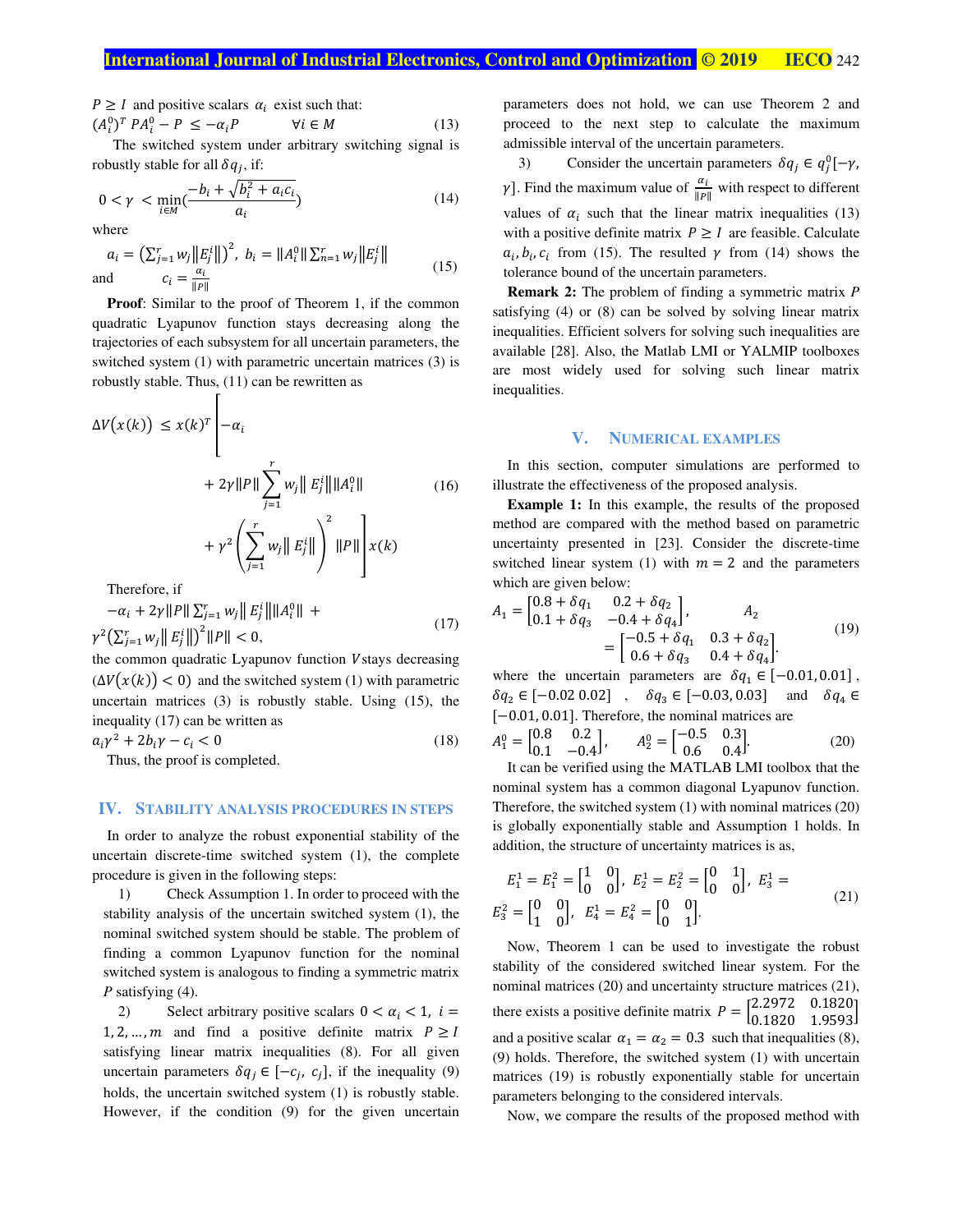$\overline{\phantom{a}}$ 

Theorem 1 of  $[23]$ . In order to be able to compare, we must consider zero for the time-delay matrices in [23]. Although the results obtained by [23] cannot be provided any feasible solutions for the arbitrary switching signals, the proposed method guarantees the stability for this example. results obtained by [23] cannot be provided any feasible solutions for the arbitrary switching signals, the proposed method guarantees the stability for this example.<br>In the simulation, suppose that  $\delta q_1 = 0.01 \sin(k)$ ,  $\delta$ 

 $0.02 \sin(2k)$ ,  $\delta q_3 = 0.03 \sin(3k)$ , and  $\delta q_4 = 0.01 \sin(4k)$ . Also, the subsystems of the switched system (2) with uncertain uncertain matrices (19) are activated according to Figure 1. The Also, the subsystems of the switched system (2) with uncertain matrices (19) are activated according to Figure 1. The trajectories of the system states are shown in Figure 2. It is trajectories of the system states are shown in Figure 2. It is observed that the uncertain switched system is robustly stable in the presence of parameter uncertainties. es (19) are activated according to Figure 1. Thories of the system states are shown in Figure 2. It wed that the uncertain switched system is robustly stab presence of parameter uncertainties. as of the switched system (2) with uncertain<br>activated according to Figure 1. The<br>system states are shown in Figure 2. It is



Fig. 1. Time history of the switching signal.

time time-delay, nonlinear terms uncertainties. Therefore, the stability analysis presented with more conservatism. In this paper, to obtain less conservative results, a simple method is presented. **Remark 3:** The considered system in [23] involves ne-delay, nonlinear terms, and affine parametric uncertainties. Therefore, the stability analysis presented with more conservatism. In this paper, to obtain less conservative results, a simple method is presented. delay, nonlinear terms, and tainties. Therefore, the stability conservatism. In this paper, to ts, a simple method is presented. parametric with



Fig. 2. Time history of states in Example 1.

**Example 2:** Consider the following discrete-time switched

linear system with the parametric uncertainties and  $m = 2$ :  $A_1 =$ 

$$
\begin{bmatrix}\n0.42 + 0.2\delta q_1 & -0.02 & -0.12 \\
0.03 & 0.6 + 3\delta q_2 & 0.01 + 0.1\delta q_1 \\
0.18 & 0.02 + 0.02\delta q_3 & 0.77\n\end{bmatrix},
$$
\n
$$
A_2 = \begin{bmatrix}\n0.7 + 5\delta q_1 + \delta q_2 & 0.16 & \delta q_1 + 0.2 \\
-0.06 & 0.5 + \delta q_3 & -0.1 \\
-0.02 & -0.1 - \delta q_1 & 0.5 - 5\delta q_1 + \delta q_3\n\end{bmatrix}
$$
\nwhere the uncertain parameters are  $\delta q_1 \in [-0.001, 0.001]$ ,  
\n $\delta q_2 \in [-0.002, 0.002]$ , and  $\delta q_3 \in [-0.001, 0.001]$ .

Therefore, the nominal matrices are

$$
A_1^0 = \begin{bmatrix} 0.42 & -0.02 & -0.12 \\ 0.03 & 0.6 & 0.01 \\ 0.18 & 0.02 & 0.77 \end{bmatrix},
$$
  
\n
$$
A_2^0 = \begin{bmatrix} 0.7 & 0.16 & 0.2 \\ -0.06 & 0.5 & -0.1 \\ -0.02 & -0.1 & 0.5 \end{bmatrix}
$$
 (23)

It can be verified using the LMI toolbox that the nominal system has a common Lyapunov function. Therefore, the system has a common Lyapunov function. Therefore, the switched system (1) with nominal matrices (23) is globally It can be verified using the LMI toolbox that the nominal<br>system has a common Lyapunov function. Therefore, the<br>switched system (1) with nominal matrices (23) is globally<br>exponentially stable and Assumption 1 holds. In add structure of uncertainty matrices is It can be verified using the LMI toolbox that the nominal system has a common Lyapunov function. Therefore, the switched system (1) with nominal matrices (23) is globally It can be verified using the LMI toolbox that the nominal<br>stem has a common Lyapunov function. Therefore, the<br>itched system (1) with nominal matrices (23) is globally<br>ponentially stable and Assumption 1 holds. In addition,

$$
E_1^1 = \begin{bmatrix} 0.2 & 0 & 0 \\ 0 & 0 & 0.1 \\ 0 & 0 & 0 \end{bmatrix}, E_2^1 = \begin{bmatrix} 0 & 0 & 0 \\ 0 & 3 & 0 \\ 0 & 0 & 0 \end{bmatrix}, E_3^1 = \begin{bmatrix} 0 & 0 & 0 \\ 0 & 0 & 0 \\ 0 & 0 & 0 \end{bmatrix}, E_2^2 = \begin{bmatrix} 1 & 0 & 0 \\ 0 & 0 & 0 \\ 0 & 0 & 0 \end{bmatrix}, (24)
$$
  

$$
E_3^2 = \begin{bmatrix} 0 & 0 & 0 \\ 0 & 1 & 0 \\ 0 & 0 & 1 \end{bmatrix}.
$$

According to According to the parameter uncertainty intervals, Theorem 1 can be used to investigate the robust stability of the considered switched linear system. For the nominal matrices (23) and uncertainty structure matrices positive definite matrix  $P = \begin{bmatrix} 2.83 \\ 0.18 \end{bmatrix}$ a positive scalar  $\alpha_1 = \alpha_2 = \alpha_3 = 0.2$  such that inequalities (8) and (9) holds. Therefore, the switched system (1) with uncertain matrices (22) is robustly exponentially stable for uncertain matrices uncertain matrices (22) uncertain parameters belonging to the considered intervals. According to the parameter uncertainty intervals, Theorem According to the parameter uncertainty intervals, Theorem 1 can be used to investigate the robust stability of the considered switched linear system. For the nominal matrices (23) and uncertainty structure matrices (24),  $0.52$   $-0.004$  3.12  $0.18$   $0.52$ <br>2.78  $-0.00$  $2.78 - 0.004$  $\begin{bmatrix} 52 \\ 004 \\ 12 \end{bmatrix}$  and

Now, based on Theorem 2, the maximum interval of uncertain parameters can be calculated. For this purpose, Now, based on Theorem 2, the maximum interval of uncertain parameters can be calculated. For this purpose, weights of uncertainties are chosen as  $w_j = 1$ . Using the LMI toolbox, the maximum value of  $\frac{\alpha_i}{\|P\|}$  can be calculated. Figure 3 shows this maximum for  $\alpha_1 = \alpha_2 = \alpha_3$  such that inequality (14) holds for  $\gamma = 0.014$ . Therefore, the switched system (1) 3 shows this maximum for  $\alpha_1 = \alpha_2 = \alpha_3$  such that inequality (14) holds for  $\gamma = 0.014$ . Therefore, the switched system with uncertain matrices (22) is robustly exponentially stable<br>for  $\delta q_j \in [-0.014, 0.014], j = 1,2,3$ . It can be seen that this for  $\delta q_j \in [-0.014, 0.014]$ ,  $j = 1,2,3$ . It can be seen that this interval has a higher bound compared to the uncertain parameters mentioned in (22). parameters mentioned in  $(22)$ . matrices (22) is robustly exponentially<br>parameters belonging to the considered in<br>ased on Theorem 2, the maximum i<br>parameters can be calculated. For this certain matrices (22) is robustly exponentially stable for<br>certain parameters belonging to the considered intervals.<br>Now, based on Theorem 2, the maximum interval of<br>certain parameters can be calculated. For this purpose,

parameters mentioned in (22).<br>For computer simulation,  $\delta q_1 = 0.001 \sin(k)$ ,  $\delta q_2 =$ 0.002 sin(2*k*),  $\delta q_3 = 0.001 \sin(3k)$  are considered to show uncertainties in the system's parameters. Also, the subsystems uncertainties in the system's parameters. Also, the subsyst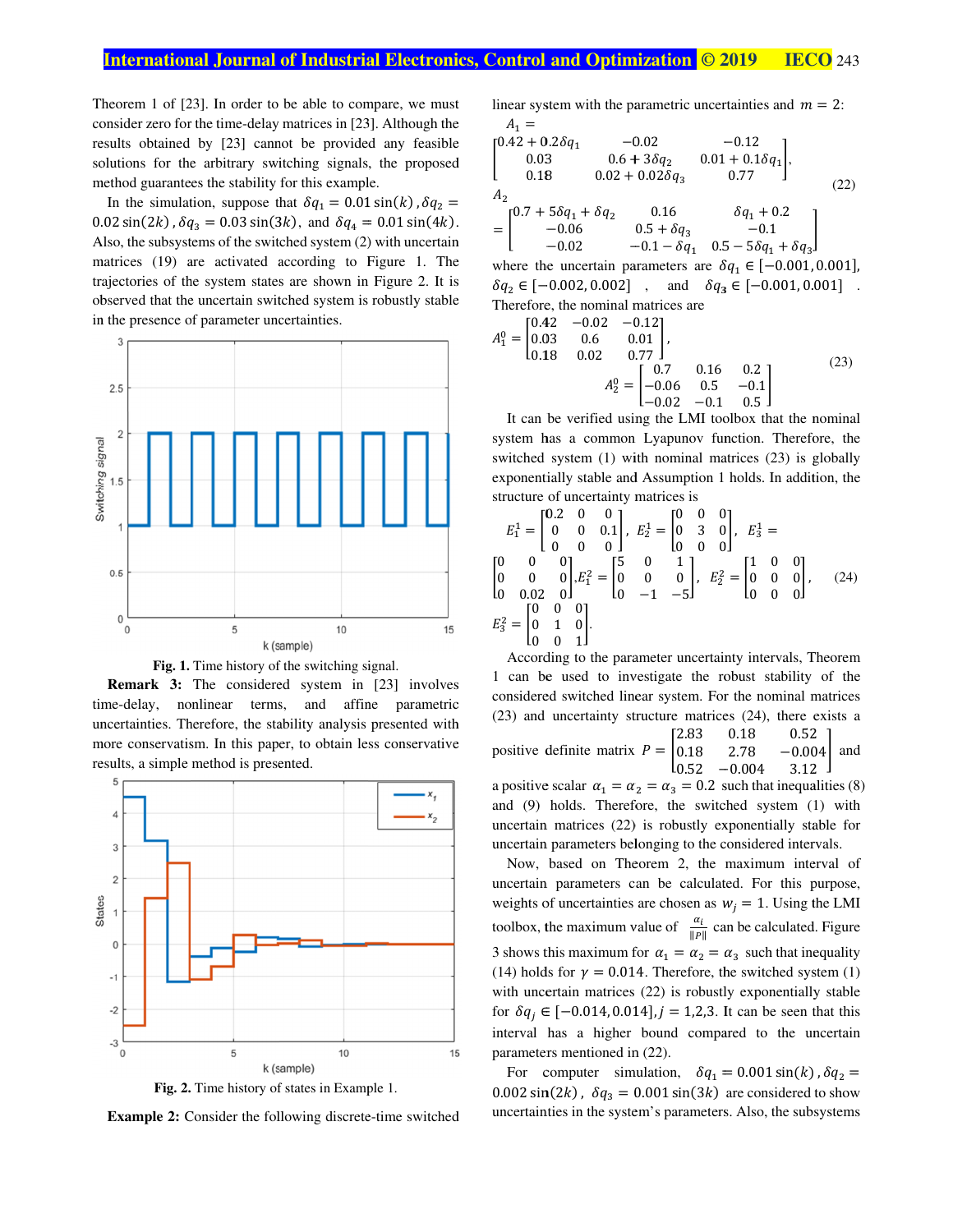of the switched system  $(2)$  with uncertain matrices  $(22)$  are activated according to Figure 1. The simulation result is shown in Figure 4 in which the trajectories of the system states are depicted depicted. It can be observed that the uncertain switched system is robustly stable under parameter uncertainties. fivated according to Figure 1. The simulation result Figure 4 in which the trajectories of the system s picted. It can be observed that the uncertain switche robustly stable under parameter uncertainties. observed that the uncertain switched system



**Fig. 3.** Graph of  $\frac{\alpha}{\ln n}$  $\frac{\alpha}{\|P\|}$  with respect to different values of  $\alpha$  in Example 2.



**Fig. 4. .** Time history of states in Example 2.

### **VI. CONCLUSION ONCLUSIONS**

linear discrete discrete-time switched systems. First, sufficient conditions for the stability of uncertain discrete-time switched linear systems were proposed. The derived conditions guaranteed the stability of switched linear systems This paper considered the problem of robust stability for paper considered the problem of robust stability for discrete-time switched systems. First, sufficient ns for the stability of uncertain discrete-time d linear systems were proposed. The derived ns guaranteed the stability switched systems. First, sufficient with parametric uncertainties under any arbitrary switching signal. Secondly, in the proposed procedure for stability analysis, the admissible bounds of uncertain parameters were with parametric uncertainties under any arbitrary switching<br>signal. Secondly, in the proposed procedure for stability<br>analysis, the admissible bounds of uncertain parameters were<br>determined. Finally, numerical examples wer verify the theoretical results. verify the theoretical **Colletting Colletting Colletting (Colletting School and Control and School (in the proposed procedure for stability) and the minimal state of the stability numerical examples were presented to the theoretical results and IDENTIFY CONFIGURE SET ANTIFY SCINCT**<br>
2019 **IECO** 244<br>
uncertainties under any arbitrary switching<br>
in the proposed procedure for stability<br>
IIV, numerical examples were presented to<br>
ical results.<br> **REFERENCES**<br>
1. Swit

### **R EFERENCES**

- [1] D. Liberzon, Switching in Systems and Control. Boston, MA: Birkhauser, 2003. MA: Birkhauser, 2003.
- MA: Birkhauser, 2003.<br>
[2] Z. Sun and S.S. Ge, *Switched Linear Systems: Control and* Design. New York: Springer-Verlag, 2005.
- [3] S. Pettersson and B. Lennartson, "Stability of hybrid systems using LMIs: a gear Systems: Computation and Control, Springer Berlin Systems: Computation Control, Berlin Heidelberg, pp. 381-395, 2000. Heidelberg, pp. 381-395, 2000. S. Pettersson and B. Lennartson, "Stability of<br>systems using LMIs: a gear-box application," In<br>Systems: Computation and Control, Springer<br>Heidelberg, pp. 381-395, 2000. systems using LMIs: a gear-box application," In Hybrid Verlag,<br>artson,<br>-box ap ear-box application," In Hybrid<br>and Control, Springer Berlin
- $[4]$ M. Oishi and C. Tomlin, "Switched nonlinear control of a VSTOL aircraft," *In Proceedings of the 38th IEEE* Conference on Decision and Control, pp. 2685-2690, 1999. 1999. M. Oishi and C. Tomlin, "Switched nonlinear control of a
- [5] M. Donkers, W. Heemels, N. Wouw, and L. Hetel, "Stability analysis of networked control systems using a switched linear systems approach," *IEEE Trans. Auto.* Control, vol. 56, no. 9, pp. 2101-2115, 2011. switched linear systems approach," IEEE Trans. Auto. Control, vol. 56, no. 9, pp. 2101-2115, 2011. M. Donkers, W. Heemels, N. Wouw, and L. Hetel, "Stability analysis of networked control systems using a switched linear systems approach," *IEEE Trans. Auto.* Control, vol. 56, no. 9, pp. 2101-2115, 2011. D. Liberzon and A
- [6] D. Liberzon and A.S. Morse, "Basic problems in stability and design of switched systems," vol. 19, no. 5, pp. 59 vol. 19, no. 5, pp. 59–70, 1999. D. Liberzon and A.S. Morse, "Basic problems in stability and design of switched systems," *IEEE Control Syst. Mag*., vol. 19, no. 5, pp. 59–70, 1999.<br>DG. Zhai, B. Hu, K. Yasuda, and A.N. Michel, "Qualitative analysis of di o. 9, pp. 2101-2115, 2011.<br>A.S. Morse, "Basic problems in stability<br>ched systems," *IEEE Control Syst. Mag.*,<br>59–70, 1999.<br>Hu, K. Yasuda, and A.N. Michel,
- [7] DG. Zhai, B. Hu, K. Yasuda DG. Zhai, B. Hu, K. Yasuda, and A.N. Michel, "Qualitative analysis of discrete-time switched systems," in *Proceedings of the American Control Conference*, vol. 3, pp. 1880 1880–1885, 2002.
- [8] K.S. Narendra and J. Balakrishnan, "A common Lyapunov function for stable LTI systems with commuting K.S. Narendra and J. Balakrishnan, "A common Lyapunov function for stable LTI systems with commuting A-matrices," *IEEE Trans. Auto. Control*, vol. 39, no. 12, pp. 2469–2471, 1994. pp. 1880–1885, 2002.<br>K.S. Narendra and J. Balakrishnan, ''A common<br>function sfor stable LTI systems with c K.S. Narendra and J. Balakrishnan, "A common Lyapunov function for stable LTI systems with commuting A-matrices," *IEEE Trans. Auto. Control*, vol. 39, no. 12, pp. 2469–2471, 1994.<br>R.N. Shorten and K.S. Narendra, "On the s
- [9] R.N. Shorten and K.S. Narendra, "On the stability and existence of common Lyapunov functions for stable linear pp. 2469–2471, 1994.<br>R.N. Shorten and K.S. Narendra, "On the stability and existence of common Lyapunov functions for stable linear<br>switching systems," in *Proc, 37th Conf. Decision Control*, pp. 3723 3723-3724, 1998.
- [10] C. King and M. Nathanson, "On the existence of a C. King and M. Nathanson, "On the existence of a common quadratic Lyapunov function for a rank one difference," Linear Algebra & its Applications, vol. 419, no. 2 2–3, pp. 400–416, 2006. pp. 3723-3724, 1998.<br>C. King and M. Nathanson, "On the existence of<br>common quadratic Lyapunov function for a rank o and
- [11] B.Y. Kim B.Y. Kim and H.S. Ahn, "A Necessary and sufficient B.Y. Kim and H.S. Ahn, "A Necessary and sufficient condition for the existence of a common quadratic Lyapunov function for switched linear interval systems," in *11th International Conference on Control, Automation 11th International Conference on Control, Automation Systems*, pp. 97 *and Systems* 97-102, 2011. Lyapunov function for switched linear interval systems,"<br>in *11th International Conference on Control*, *Automation*<br>and Systems, pp. 97-102, 2011.<br>[12] E. Zeheb, O. Mason, S. Solmaz and R. Shorten, "Some 400–416, 2006.<br>and H.S. Ahn, "A N<br>for the existence of nd M. Nathanson, "On the existence of a<br>uadratic Lyapunov function for a rank one<br>Linear Algebra & its Applications, vol. 419,<br>400–416, 2006.<br>and H.S. Ahn, "A Necessary and sufficient<br>for the existence of a common quadrati
- results on quadratic stability of switched systems with interval uncertainty," 80, no. 6, pp. 825 on quadratic stability of switched systems with uncertainty," *International Journal of Control*, vol.<br>6, pp. 825-831, 2007. E. Zeheb, O. Mason, S. Solmaz and R. Shorten, "S<br>results on quadratic stability of switched systems<br>interval uncertainty," *International Journal of Control*
- [13] Z.G. Li, C.Y. Wen, Y.C. Soh and W.X. Xie, "Robust stability of switched systems with arbitrarily fast switching by generalized matrix measure," *In Proceedings of the American Control Conf American Control American Conference*, pp. 2679 2679-2682, 2000. Z.G. Li, C.Y. Wen, Y.C. Soh and W.X. Xie, "Robust stability of switched systems with arbitrarily fast switching by generalized matrix measure," In Proceedings of the 80, no. 6, pp. 825-831, 2007.<br>Z.G. Li, C.Y. Wen, Y.C. Soh and W.X. Xie,<br>stability of switched systems with arbitrarily fast s<br>by generalized matrix measure," In Proceeding "Robust
- [14] Y.G Sun, L. Wang and G. Xie, "Delay-dependent robust stability and stabilization for discrete systems with mode dependent time-varying delays," Applied Mathematics and Computation, vol. 180, no. 2, pp. 428 428-435, 2006. Y.G Sun, L. Wang and G. Xie, "Delay<br>stability and stabilization for discre<br>systems with mode-dependent timediscrete-time switched Z.G. Li, C.Y. Wen, Y.C. Soh and W.X. Xie, "Robust stability of switched systems with arbitrarily fast switching by generalized matrix measure," *In Proceedings of the American Control Conference*, pp. 2679-2682, 2000. Y.G
- [15] J.D. Chen, I.Te. Wu, C.H. Lien, C.T. Lee, R.S. Chen K.W. Yu, "Robust Exponential Stability for Uncertain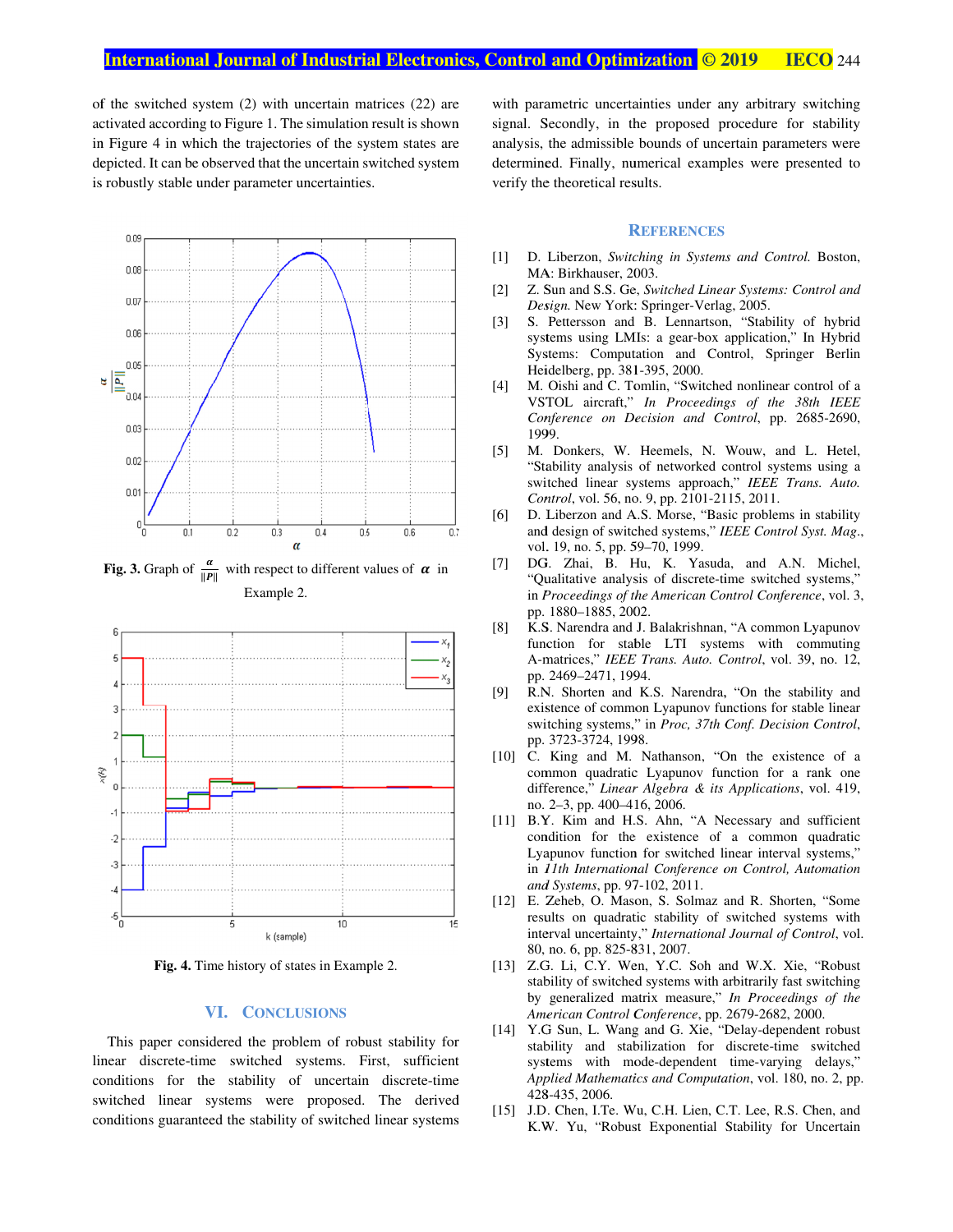#### **International Journal of Industrial Electronics, Control and Optimization © 2019 HECO IECO** 245

Discrete-Time Switched Systems with Interval Discrete-Time Switched Systems with<br>Time-Varying Delay through a Switching Signal," of Applied Research and Technology, vol. 12, no. 6, pp. 1187-1197, 2014.

- [16 16] Y. Zhang and P. Yan, "Delay Y. Zhang and P. Yan, "Delay-Dependent Stability<br>Analysis for Uncertain Switched Time-Delay Systems Using Average Dwell Time," Mathematical Problems in *Engineering* 7-1197, 2014.<br>Zhang and F<br>lysis for Unce<br>g Average Dw<br>ineering, 2014. "Delay-Dependent Stability
- [17 17] J. Liu, X. Liu and W.C. Xie, "Delay W.C. Xie, "Delay-dependent robust J. Liu, X. Liu and W.C. Xie, "Delay-dependent robust control for uncertain switched systems with time-delay," *Nonlinear Analysis: Hybrid Systems Hybrid Systems* Vol. 2, no. 1, pp. 81-95, 2008.
- [18] M. Kermani and A. Sakly, "On stability analysis of M. Kermani and A. Sakly, "On stability analysis of discrete-time uncertain switched nonlinear time-delay systems," *Advances in Difference Equations* , vol. 233, no. 1, 2014. 95, 2008.<br>Kermani and A. Sakly, "On stability<br>crete-time uncertain switched nonlinear M. Kermani and A. Sakly, "On stability analysis of
- [19] M.A. Bagherzadeh, J.Ghaisari, and J. Askari, "Robust exponential stability and stabilization of parametric uncertain switched linear systems under arbitrary switching," IET Control Theory and No. 4, pp. 381–390, 2016. M.A. Bagherzadeh, J.Ghaisari, and J. Askari, exponential stability and stabilization of puncertain switched linear systems under switching," *IET Control Theory and Applications* linear systems under arbitrary ation of parametric<br>ms under arbitrary<br>Applications, Vol. 10,
- [20] M.A. Bagherzadeh, J.Ghaisari, and J. Askari, "Exponential stability of uncertain switched linear systems," Iranian Journal of Science and Technology Transactions of *Electrical Engineering* , Vol. Vol. 39, pp. 79-91, 2015.
- [21] Baleghi NA, Shafiei MH, "Delay-dependent stability analysis for discrete-time switched linear systems with parametric uncertainties," *Journal of Vibration and*  parametric uncertainties," *Journal of Vil*<br>Control, Vol.24, No. 20, pp. 4921-4930, 2018. 91, 2015.<br>I, "Delay-dependent<br>switched linear syste<br>Journal of Vibrat<br>4921-4930, 2018.
- [22] Baleghi NA, Shafiei MH, "Stability Analysis of Baleghi NA, Shafiei MH, "Stability Analysis of Discrete-time Switched Linear Systems in the Presence of Time-delay and Parametric Uncertainties." Journal of Control Vol. 9, no. 4, 2016.
- [23] Baleghi NA, Shafiei MH, "Design of Static and Dynamic Baleghi NA, Shafiei MH, "Design of Static and Dynamic<br>Output Feedback Controllers for a Discrete-Time Switched Nonlinear System with Time-varying Delay and Parametric Uncertainty," *Applications*: 10.1049/iet-cta.2017.1203,<br>No. 11, pp. 1635-1643,2018. No. 11, pp. 1635-1643,201 Nonlinear System with Time-varying<br>c Uncertainty," *IET Control Tims*: 10.1049/iet-cta.2017.1203, 2018. ith Interval<br>gnal," Journal<br>12, no. 6, pp.<br>lent Stability<br>belay Systems<br>il Problems in<br>endent robust<br>h time-delay,"<br>2, no. 1, pp.<br>y analysis of<br>ar time-delay,"<br>y, vol. 233, no.<br>kari, "Robust parametric<br>der arbitrary<br>tions, *IET Control Theory &*  **EVALUAT: CONTRANTIFY (THETTLE STEAD 100)**<br> **EVALUAT:** The Switching Signal," Journal *Ged* in the Switching Signal," Journal *Ged* in the Switching Signal," Journal *Electronics*, with LIP Year, "Delay Bystems in Fig. Y varying Delay and<br> *utrol Theory &*<br>
3, 2018. Vol. 12, *International Technology,* vol. 12, no. 6, pp.<br> **II-8.** Theory. "Delay Systems<br>
Dincertain Switched Time-Delay Systems<br>
2161 and W.C. Xie, "Delay dependent robusts in<br>
2161 and M.C. Xie, "Delay dependent robusts in<br>
and A
- [24] Baleghi NA, Shafiei MH, "Design of a stabilizing controller for discrete-time switched delay systems with affine parametric uncertainties," Transactions of the *Institute of Measurement and Control*, vol. 41, No. 1, pp. 14-22, 2019. 22,
- [25] B.N. Parlet, *The symmetric eigenvalue problem*. Classics in Applied Mathematics, SIAM, 1998.
- in Applied Mathematics, SIAM, 1998.<br>[26] K K. Zhou and J. Doyle, *Essentials of Robust Control.* Prentice Hall, 1998.
- [27] H. Lin and P.J. Antsaklis, "Stability and Stabilizability of Switched Linear Systems: A Survey of Recent Results," *H. Lin and P.J. Antsaklis, "Stability and Stabilizability of Switched Linear Systems: A Survey of Recent Results,"*<br>*IEEE Trans. Auto. Control*, vol. 45, no. 2, pp. 308-322, 2009.
- [28] S. Boyd, L.E Ghaoui, E. Feron and V. Balakrishnan, Linear Matrix Inequalities in System and Control Theory. SIAM Studies in Applied Mathematics, vol. 15, 1994.



**Nasrollah Azam Baleghi Azam Baleghi** was born in Mashhad Mashhad, Iran. He received his B.S B.Sc c. degree in Electronics Engineering from Shahid Bahonar University, Kerman, Iran, in 2002, and his Ph.D. degree in Control Engineering from the Shiraz University of Technology, Shiraz, Iran, in 2018. His current research Shiraz, Iran, in 2018. His current research<br>interests include discrete-time systems, Bahonar University, Kerman, Iran, in<br>and his Ph.D. degree in Control Engin<br>from the Shiraz University of Techn<br>Shiraz, Iran, in 2018. His current re-<br>interests include discrete-time sy in Electronics Engineering from Shahid<br>Bahonar University, Kerman, Iran, in 2002,<br>and his Ph.D. degree in Control Engineering<br>from the Shiraz University of Technology, degree in Control Engineering<br>az University of Technology,<br>n 2018. His current research<br>ude discrete-time systems,<br>nd switching systems.<br>**Iossein Shafiei** was born in<br>n 1979. He received his B.Sc.

nonlinear control, robust control, and switching systems.



**Mohammad Hossein Shafiei** was born in Shiraz, Iran, in 1979. He received his and M.S M.Sc. degrees in Electr Electronics Engineering from Shiraz University, Shiraz, Iran, in 2002 and 2005, respectively, and his Ph.D. degree in Control Control Engineering Engineering from the University of Tehran, Tehran, Iran, in 2010. He is now the Associate Professor of the Faculty of is now the<br>aculty of<br>gy, Shiraz,

Electrical Engineering, Shiraz University of Technology, Associate Professor of the Faculty of Electrical Engineering, Shiraz University of Technology, Shiraz, Iran. His current research interests include nonlinear control, robust and optimal methods, and switching systems.